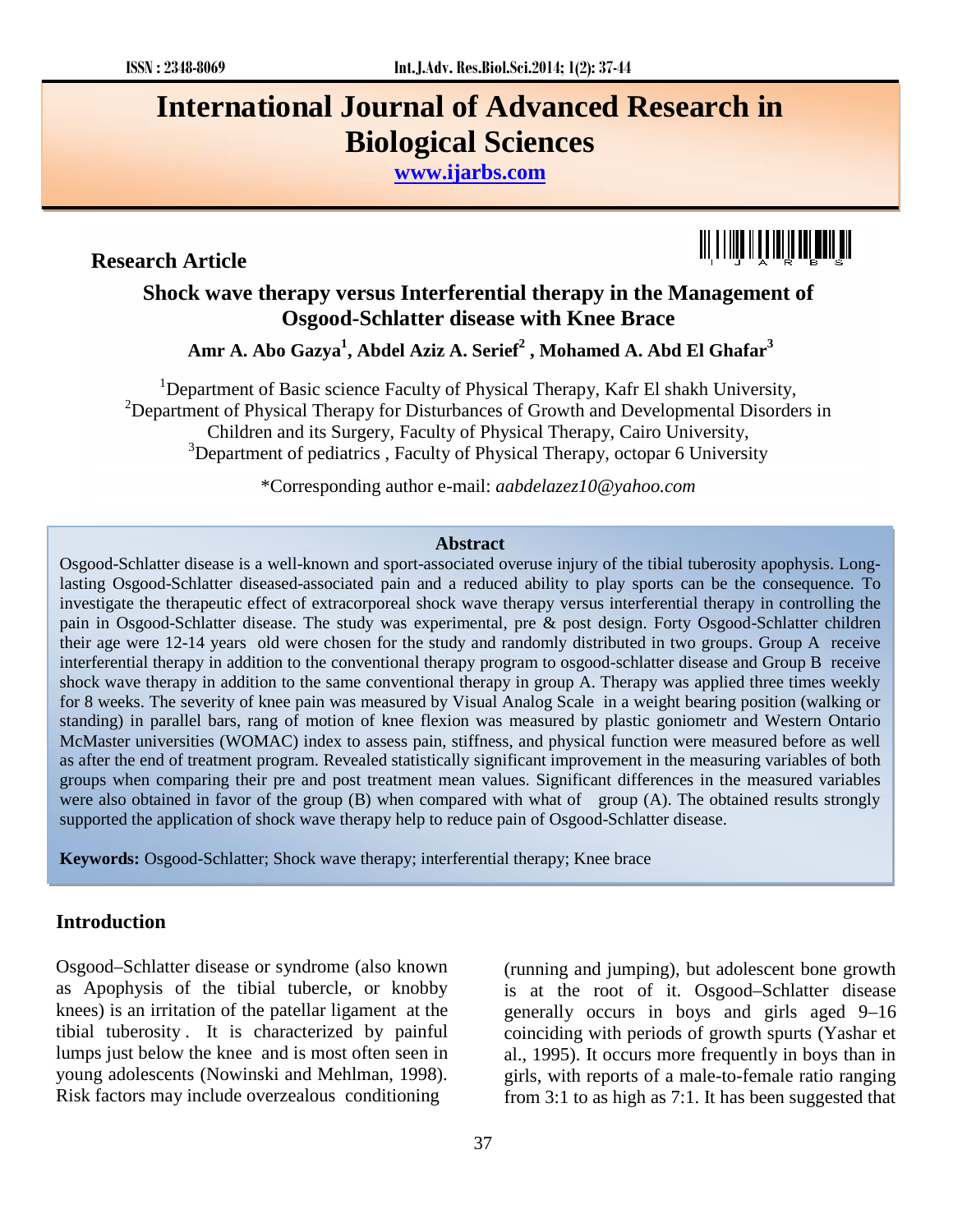difference is related to a greater participation by boys in sports and risk activities than by girls (Vreju et al., 2010). The condition is usually self-limiting and is caused by stress on the patellar tendon that attaches the quadriceps muscle at the front of the thigh to the tibial tuberosity (Sinding- Larsen and Johansson syndrome at Who Named It? ) . Following an adolescent growth spurt, repeated stress from contraction of the quadriceps is transmitted through the patellar tendon to the immature tibial tuberosity (Kujala et al., 1985). This can cause multiple sub acute avulsion fractures along with inflammation of the tendon, leading to excess bone growth in the tuberosity and producing a visible lump which can be very painful, especially when hit (Gholve et al., 2007). Activities such as kneeling may also irritate the tendon. Diagnosis is made clinically (Cassas and Cassettari-Wayhs, 2006). Treatment is conservative with RICE (Rest, Ice, Compression, and Elevation), and if required acetaminophen ,ibuprofen and/or Co-Codamol or stronger if in 'acute phase' and (the pain is severe and continuous in nature). The condition usually resolves in 2–3 years on average (Bach et al., 2004) . Bracing or use of an orthopedic cast to enforce joint immobilization is rarely required and does not necessarily give quicker resolution. Sometimes, however, bracing may give comfort and help reduce pain as it reduces strain on the tibial tubercle (Orhan et al., 2004). Extracorporeal Shockwave Therapy (ESWT) is a new alternative therapeutic method based on technology generating non-focused shockwaves, a so called "ballistic principle". The pulses are transferred via a convex surface on the applicator resulting in a radial or conical dispersion of the energy in every single shockwave (Hamiman et al., 2004). The increase in pressure in the tissue is built up very quickly resulting in a high energy level and appropriate energy dispersion in the tissue. Shock wave therapy (SWT) works on one level to treat pain through over stimulation of the "pain transmission nerves" or "hyper stimulation analgesia, and local production of pain inhibiting substance. Higherlevel shock waves can also induce tissue changes, by increasing metabolic activity and blood flow through the area, and activating the body's own repair mechanisms (Trock et al., 1993).

Interferential current therapy is the application of alternating medium frequency current (4,000 Hz) amplitude modulated at low frequency (0–250 Hz). This is presumed to improve the circulation, thus bringing about faster healing of the muscles (McCarthy et al., 2006). IFT is believed to work by passing currents across cell membranes; these currents vary depending upon the tissue involved. By using particular frequencies in the range, different systems within the body can be stimulated or used to increase the blood supply, which in turn hastens the healing rate (Johnson and Tabasam, 2003). IFT is used to treat pain especially conditions like sports injuries; arthritic conditions; bruising and swellings, back pain, Osgood-Schlatter disease, rheumatoid arthritis, muscular pain (Hurley et al., 2004).

The present study aims to compare the effect of two sets of electrotherapy on the improvement of ROM and reduction of pain osgood-schlatter disease in children and also to compare which set of electrotherapy would lead to better results.

# **Subjects, Instrumentation & Procedure**

Subjects: forty participant of both sexes diagnosed with lateral epicondylitis (22 males and 18 females) participated in this study. Subjects were suffering with knee pain due to Osgood-Schlatter disease that was radiologically confirmed by the radiologist or consultants aged between 12 and 14 years old. They were exclude if they had bleeding disorders, local malignancy, fever, tumors, people with cardiac pacemakers or with any metallic implants , abnormal skin sensation ,obvious deformity, history of knee surgery or knee trauma ,excessive weakness joint injection within 4 weeks of the study, inadequate communication skills & unable to comply with exercise protocol. Equal to or greater than 3 cm on a 10 cm visual analogue scale (VAS). The study sample was divided randomly into two groups of equal number (A and B). Group A received Interferential current Therapy (ICT) plus conventional physical therapy. Group B: shock wave therapy in addition to the same conventional physical therapy conducted to the group (A). **Instrumentations**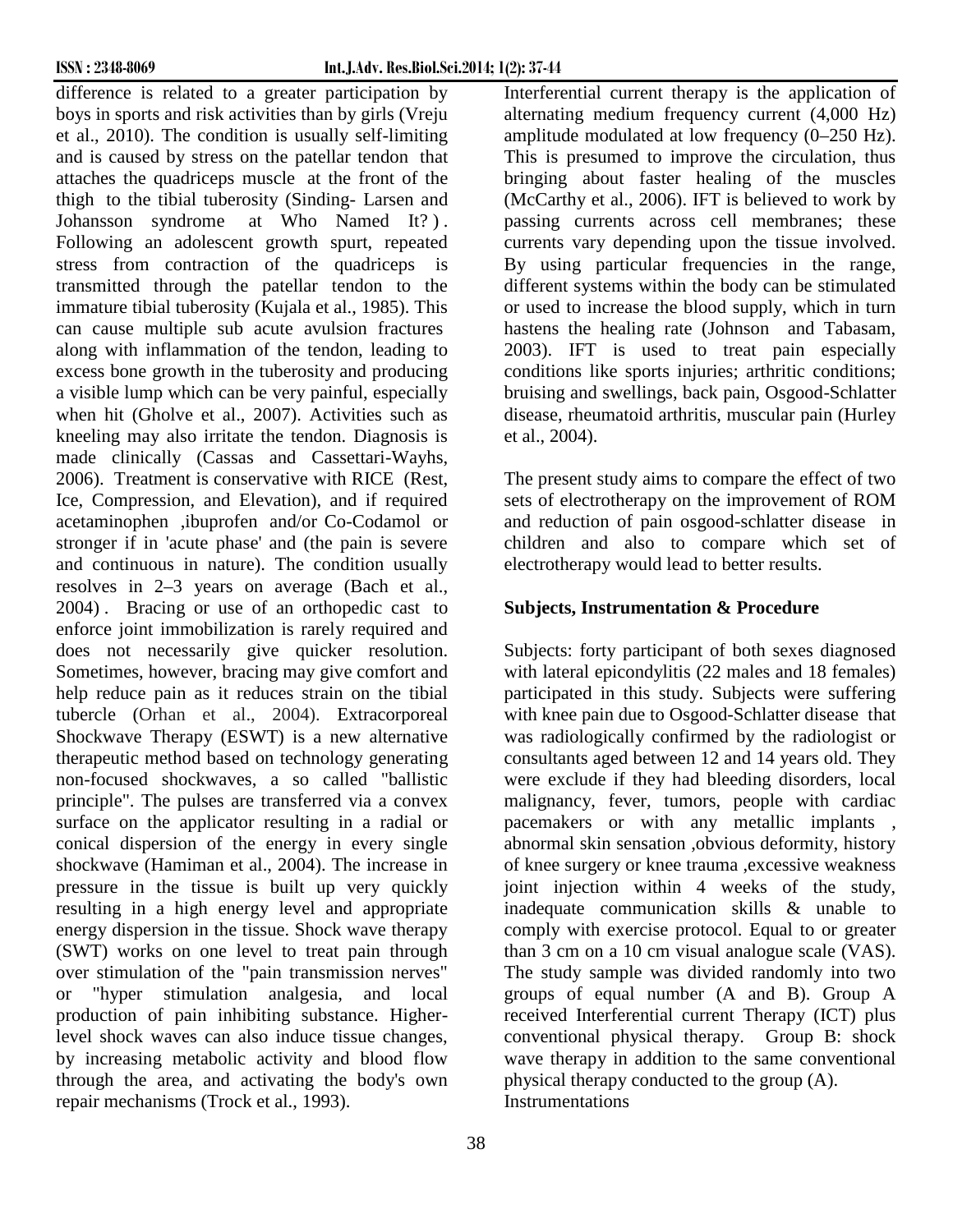### **For evaluation**

1-Visual analog scale (VAS) The severity of knee pain was evaluated by Visual Analog Scale (VAS) after patients had remained in a weight bearing position (quadruped position ). The VAS instrument consisted of horizontal line which is 10 cm long with anchor points of 0 (no pain) and 10 (maximum pain).

2- The "Myrin" goniometer made in Sweden consists of a small fluid-filled box fixed to a plate upon which it can be rotated. In the box are a compass needle, which is affected by the earth's magnetic field, and an inclination needle, which is affected by gravity. For range of motion assessment, movement in the horizontal plane (round a vertical axis) is read from the compass needle

Movement in the vertical plane (round a horizontal axis) is read from the inclination needle. The box is fixed to the appropriate part of the body with the help of a Velcro fastening strap.

#### **For treatment :**

1- The "Shock Master" producing shock waves is a low to medium-energy range, and it is a radial shock wave delivery system that its approved for distribution and use in the United States by the Food and Drug Administration (FDA).

### **2- Interferential current Therapy**

(IFC) Description of apparatus SONOSTIM ( Class 1-type BF, Norm: 601-1) was a combined unit used to introduce interferential current for group 1. This unit introduced a quadripolar IF as well as bipolar mode. The unit was provided with two output channels for interferential currents.

### **Procedures**

## **I-For evaluation:**

The researcher explained the treatment procedure and the exercise regimen with full demonstration. Each participant was given an exercise compliance sheet containing exercise figures and tables to record frequency and repetitions of each exercise. Participants were told to be dropped from the study for less than 80% compliance.

1-Pain is measurement instrument that tries to measure a characteristic or attitude that is believed to range across a continuum of values and can't easily be directly measured14.Operationally a VAS is usually a horizontal line, 100mm in length, anchored by word descriptors at each end. The patient marks the line the point they feel which represents their perception of their current state. The VAS score is determined by measuring inn millimeters from left hand end of the line to the point that the patient marks.

## **2- Assessment of pain, stiffness, and physical function by WOMAC questionnaire:**

The patient was asked about degree of pain while (walking on flat surface, going up and down stairs, at night while in bed, sitting or lying and standing upright).

The patient was asked about degree of stiffness after first wakening in the morning and after sitting lying or resting later in the day. The patient was asked about the degree of difficulty while descending stairs, ascending stairs, rising from sitting, standing, bending to floor, walking in flat surface, getting on or out of car, going shopping, putting on socks, rising from bed, taking of socks, lying in bed, getting in/off bath, sitting, getting on/off toilet, heavy domestic duties and light domestic duties). The patient response to every question is none  $= 0$ . slight = 1, moderate = 2, severe = 3, and extreme = 4. Minimal total score  $= 0$  and maximal total score  $= 96$ 

### **3-ROM**

The patient was in prone lying position, the goniometr was fixed fibular side of lower leg just above the lateral malleolus with inclination needle is perpendicular on the ground and set the needle at zero, we measured firstly passive ROM to exclude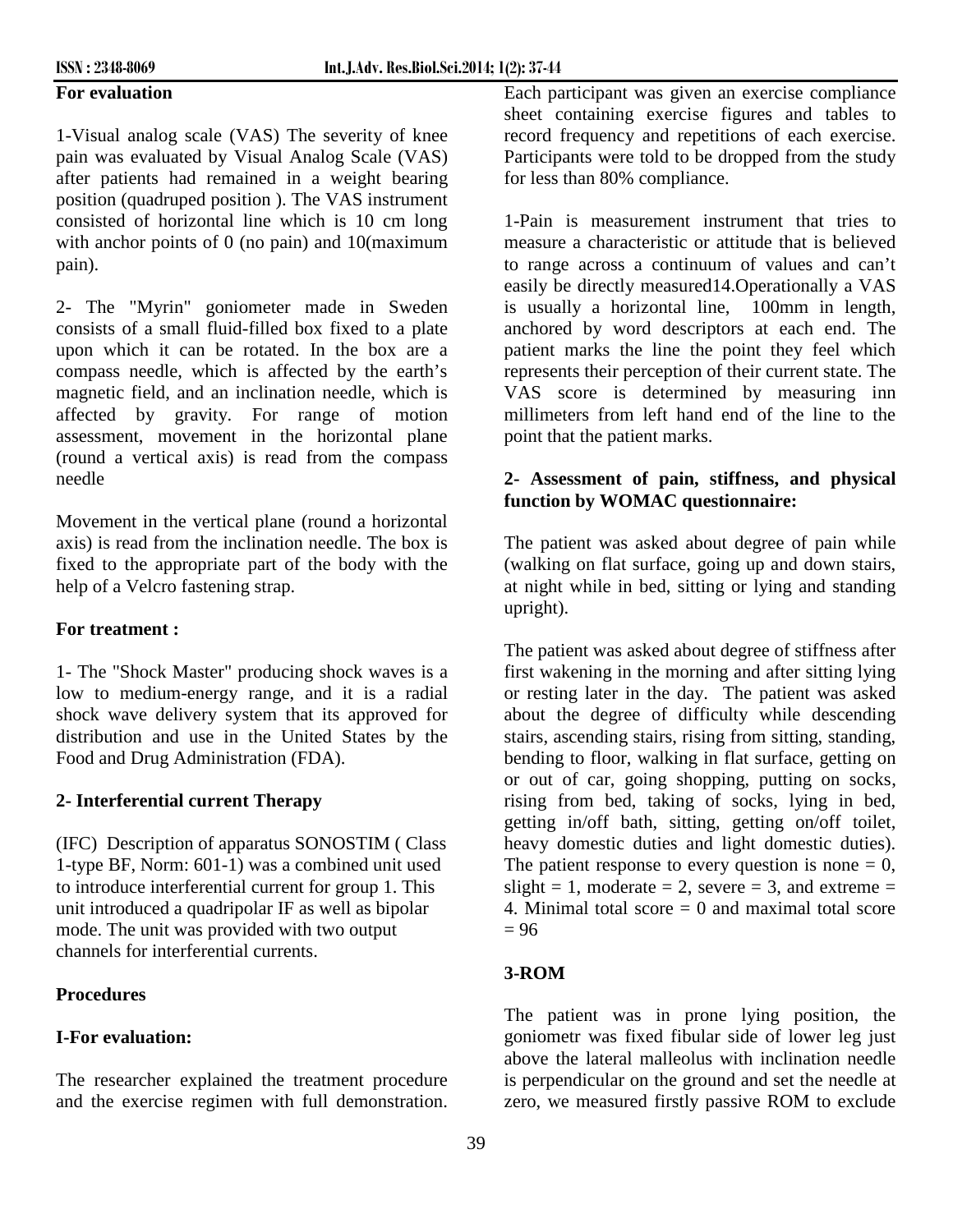any other complication such as joint stiffness or soft tissue contracture then we measured active ROM, patient was asked to bend his/her knee as much as he/she can.

All subjects were measured on the same day and at the same time, before they had stretching for that day. Measurements were taken before treatment, post 8weeks of treatment.

## **For treatment: Group A:**

The exercises were carried out by patients of both groups. Exercise protocol: Isometric exercises for Quadriceps (three items) and Hamstrings (one item) with 10 seconds hold, 20 repetitions  $(=\text{1set})$ , 3 sets each. Hip Abductor dynamic strengthening exercises, 3 sets (1 set=20 repetitions) for with 1 kg weight. Free ROM exercises 10 repetitions. Hot water fomentation once per day for 15 minutes for all groups. All patients were advised to wear knee caps while in weight bearing positions such as standing and walking. Postural & ergonomic care (precautions): Patients were advised to avoid crossed leg sitting, squatting &restrictions in use of stairs. Home exercise program Patients were advised to repeat the same exercise protocol at home in addition to interferential current stimulation at a frequency of 100 Hz the duration of the treatment was thirty minuets every session. The two electrodes was placed at both side of the knee joint Group B: received the same designed exercise program in group A in addition to application of SWT the treatment area was prepared with a coupling gel to minimize the loss of shock waves at the interface between applicator tip and skin. The treatment was performed with the Shock Master.

The applicator (hand-piece) was pressed upon treatment area with application pressure categorized as "medium". As the patient adjusted to the patients<br>shockwave-induced pain the applied energy was disease shockwave-induced pain, the applied energy was increased during the treatment, analgesia of the treatment zone was not necessary. Each patient received 2000 shock/session, energy flux density 0.18mJ/mm2, energy level 2-4, pulse rate 160/min., 6Hz).

## **Results**

The results of pre and post treatment values were compared with each group. The results revealed significant improvement in both groups. As revealed from table (1) and Fig. (1) was observed in mean values of pain measured in both groups at the end of treatment as compared with the responding mean values before treatment  $p<0.05$ . Also table 1 and figure 1 showed significant improvement in mean value group B at the end of treatment as compared with the responding mean values before treatment p<0.05.

As revealed from table (2) and fig. (2) was observed in mean values of knee ROM measured in group A at the end of treatment as compared with the responding mean values before treatment  $p<0.05$ . Also table 2 and figure 2 showed significant improvement in mean value of knee ROM measured in group B at the end of treatment as compared with the responding mean values before treatment  $p<0.05$ 

As revealed from table (3) and Fig. (3) was observed in mean values of total WOMAC. Measured in group A at the end of treatment as compared with the responding mean values before treatment p<0.05 .Also table 3 and figure 3 showed significant improvement in mean value of total WOMAC measured in group B at the end of treatment as compared with the responding mean values before treatment p<0.05.

# **Discussion**

The comparison of pre and post study scores of VAS and WOMAC in Group A are significant as the p-value  $< 0.05$  in both (Table1). It clearly shows that ESWTis an effective modality to reduce pain in patients suffering with knee Osgood-Schlatter along with exercises and other interventions. ESWT consists of bursts of the same alternating high frequency current, interspersed with a cut off phase, during which heat can be dissipated in the tissues. ESWT uses electrical energy to direct a series of magnetic pulses through injured tissues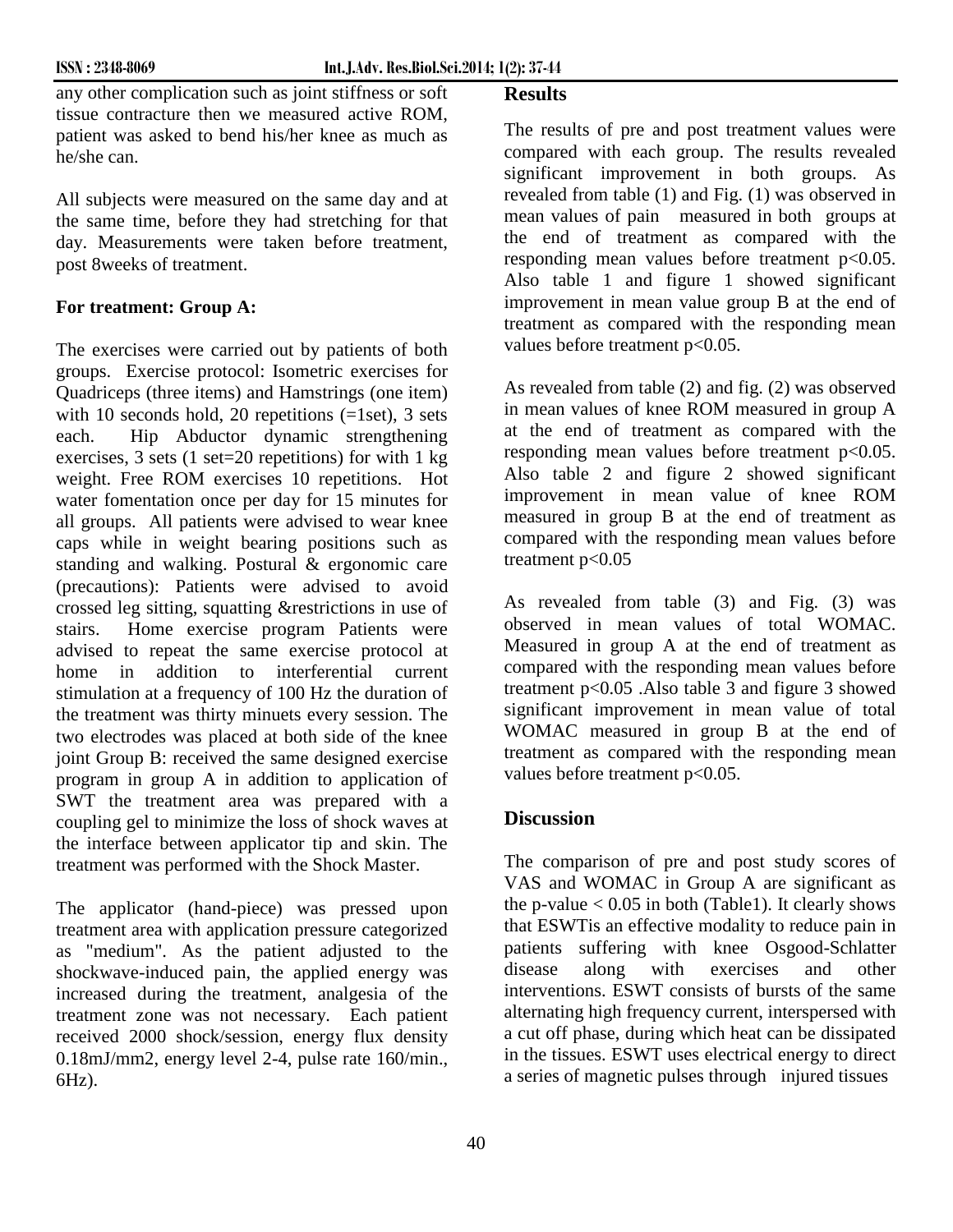| <b>Measure</b>    | Group A         | Group B          | t-test | P value  |
|-------------------|-----------------|------------------|--------|----------|
| Pain intensity    |                 |                  |        |          |
| Pre intervention  | $6.55 \pm 1.79$ | $6.73 \pm 1.290$ | 7.5    | P < 0.05 |
| Post intervention | $3.57 \pm 1.51$ | $5.12 \pm 1.41$  | 4.2    | P < 0.05 |
| <b>ROm</b>        |                 |                  |        |          |
| pre               | $116 \pm 11.2$  | $115 \pm 10.3$   |        |          |
| post              | $127 \pm 14.2$  | $136 \pm 7.2$    |        |          |
| wokn              |                 |                  |        |          |
| Pre               | $51.2 \pm 14.2$ | $52.2 \pm 12.2$  |        |          |
| post              | $38.2 \pm 13.3$ | $19.2 \pm 12.2$  |        |          |

## **Table 1.** Pain sub score for both groups.

p< 0.05= highly significant





## **Table.2** Knee ROM

| Measure                  | Group A            | Group B            | t-test | P value       |
|--------------------------|--------------------|--------------------|--------|---------------|
| Pre intervention         | $116.53 \pm 15.42$ | $115.13 \pm 10.13$ | 0.5    | $P > 0.05$ NS |
| <b>Post intervention</b> | $127.40 \pm 14.59$ | $136.60 \pm 7.27$  |        | $P < 0.05$ S  |

**p< 0.05= highly significant**



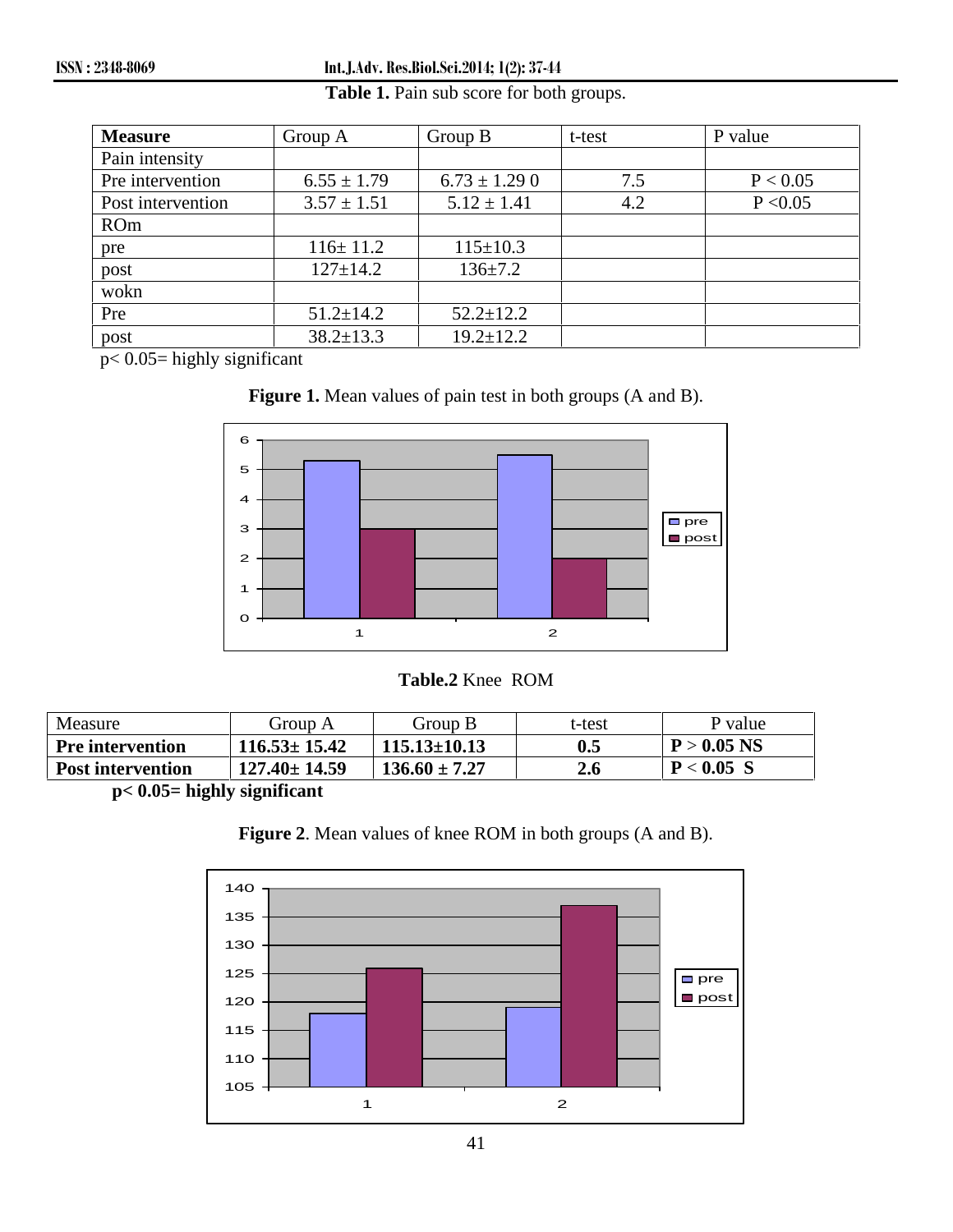**ISSN : 2348-8069 Int.J.Adv. Res.Biol.Sci.2014; 1(2): 37-44**

| Time of        | Group(A)               | Group(B)            |        |                  |
|----------------|------------------------|---------------------|--------|------------------|
| measurements   | Mean $\pm SD$          | Mean $\pm SD$       | t-test | <b>P-value</b>   |
| Pretreatment   | 51.33 $(\pm$<br>14.08) | 52.4 ( $\pm$ 18.93) | 0.03   | P > 0.05         |
| Post treatment | $38.73 \ (\pm 12.8)$   | 19.93 $(\pm 11.09)$ | 18.47  | $P \leq$<br>0.05 |

**Table 3.** Measurement of total WOMAC

 $p< 0.05$ = highly significant.

**Figure 3.** Mean values of mean value total WOMAC): in both groups (A and B).



whereby each magnetic pulse induces a tiny electrical signal that stimulates cellular repair (McCarthy et al., 2006). Documented studies have also demonstrated the effectiveness of ESWT in healing soft-tissue wounds; suppressing inflammatory responses at the cell membrane level to alleviate pain and increasing range of motion. Johnson and Tabasam(2003)in their study had shown beneficial effects with ESWT at >50Hz. electromagnetic energy in amelioration of symptoms, subjective improvement in functional ability and decrease in objective findings in small groups in patients with Osgood-Schlatter disease knee. Our results were supported by the work of (Hurley et al., 2004) who investigated the stimulative effect of SWT on the articular cartilage regeneration on 8 New Zealand rabbits which are randomly assigned ino two groups (A) and (B), group (A) was given active SWT while group (B) was given placebo ESWT. The preliminary results suggested that regeneration of articular cartilage defect might be promoted by SWT, due to the release of growth-inducing substances such as basic fibroblast growth factor, ILGF-I and TGF- 1is effective to reduce pain in patients suffering with

use, though the direct research evidence for the use of IFT in this role is limited. Logically one could use the higher frequencies (90-130Hz) to stimulate the pain gate mechanisms & thereby mask the pain symptoms. It remains possible that relief of pain may be achieved by blocking C fibre transmission Although this mechanism has been proposed (theoretically) with IFT but not have been categorically demonstrated (Walker et al., 2006). Effectiveness of IFT has been evidenced by Burch et al., (2008), they found that patients in their test group, who received IFT plus patterned muscle stimulation to treat OSGOOD-SCHLATTER DISEASE knee pain, reported greater reduction in pain. Seventy percent of the patients in the test group had 20% or more reduction in the WOMAC pain subscale, and the patient percentage was significantly higher than in the control group. After only 2 weeks of treatment, the test group already started to show this greater pain relief than the control group .They concluded that these significant results may in part be due to IFT stimulation(Burch et al., 2008).

Osgood-Schlatter disease knee. Electrical stimulation for pain relief has widespread clinical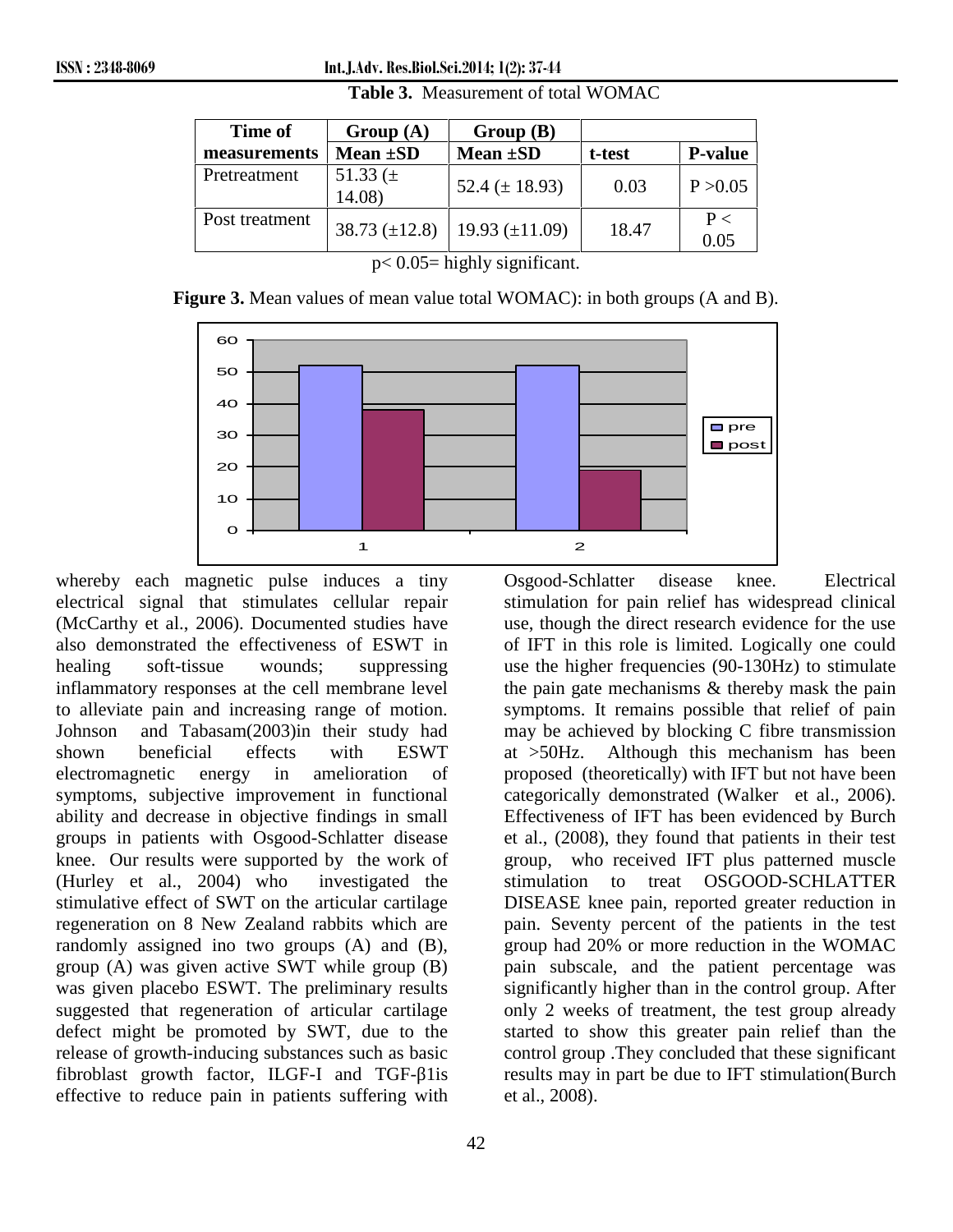Our results were disagree with Gundog et al., (2012) who stated that when analysis of variance (ANOVA) with repeated measures over time was used to compare the mean scores of each of the different groups such as active, placebo and control group of ESWT electromagnetic energy at pretreatment and post-treatment at 1 month and 3 months follow up there was no significant difference on the baseline data. Pain reduction may be attributed to the effect of infrared which was used in a form of heat for pain relief and reduction of muscle spasm. In addition, it increases in sensory responses via an increase in endorphins; this could affect the pain gate mechanism (Bobbert et al., 1986). Moreover, strengthening of muscles could improve the shock absorption mechanism and help in stabilizing the joint. Stretching the muscle was thought to restore blood flow to the muscle and interrupt the pain spasm pain cycle (Felson et al., 2000). Our results came in agreement with several authors found that the conventional physical therapy was effective in increasing ROM. This finding related to stretching exercises which increased flexibility and also strengthening exercises which increase the muscles power (Deyle et al., 2005).

# **Conclusion**

This study shows shock wave therapy is more effective than Interferential therapy to reduce pain and to improve functional abilities in knee Osgood- Schlatter disease .

# **References**

- Bach, G.H,M, Amendola A,et al. 2004. Extracorporeal shock wave therapy for the treatment of plantar fasciitis. Foot. Ankle. Int. 25(5):290-297.
- Bobbert, M.F,, Hollander, A.P and Huijing, P.A. 1986. Factors in delayed onset muscle sorenesss of man. Medicine and Science in Sports and Exercise. 18:75–81.
- Burch, F.X., Tarro, J.N, Greenberg, J.J and Carroll, W.J. 2008. Evaluating the benefits of patterned stimulation in the treatment of Osgood-Schlatter disease of the knee: a multicenter, randomized, singleblind, controlled study with an

independent masked evaluator Osgood-Schlatter disease Cartilage. 16(8): 865-872.

- Cassas, K.J., and Cassettari-Wayhs, A. 2006. Childhood and adolescent sports-related overuse injuries. Am. Fam. Physician. 73 (6): 1014–22.
- Deyle, G.D,, Allison, S.C, Matekel, R.L, Ryder, M.G, Stang, J.M and Gohdes D.D. 2005. Physical therapy treatment for Osgood-Schlatter disease of the knee: A randomised comparison of supervised clinical exercise and manual therapy procedures versus a home exercise programme. Phys .Ther. 85:1301–17.
- Felson, D.T., Lawrence, R.C, Hochberg, M.C, McAlindon, T, Dieppe, P.A, Minor M.A, Blair, S.N, Berman, B.M, Fries, J.F, Weinberger, M, Lorig, K.R, Jacobs, J.J and Goldberg, V. 2000. Osgood-Schlatter disease: new insights. Part 2: Treatment apprOsgood-Schlatter diseaseches. Ann. Intern. Med. 133(9):726-737.
- Gholve, P.A., Scher, D.M, Khakharia, S. Widmann, R.F and Green, D.W. 2007. Osgood Schlatter syndrome. Curr. Opin. Pediatr. 19 (1): 44–50.
- Gundog, M., Atamaz, F, Kanyilmaz, S,Kirazli, Y and Celepoglu, G. 2012. Interferential Current Therapy in Patients with Knee Osgood-Schlatter disease: Comparison of the Effectiveness of Different Amplitude- Modulated Frequencies. Am J Phys Med Rehabil. 91(2):107-13.
- Hamiman, E., Carette S, Kennedy C,et al. 2004. Extracorporeal shock wave therapy for calciftc and noncalcific tendonitis of the rotator cuff : a systematic review. J .Hand .Ther. 17(2):132- 151.
- Hurley, D.A., McDonough, S.M, Dempster, M and Moore, A.P. 2004. A randomized clinical trial of manipulative therapy and interferential therapy for acute low back pain. Spine (Phila Pa 1976). 29:2207–2216.
- Johnson, M.I, and Tabasam, G. 2003. An investigation into the analgesic effects of different frequencies of the amplitude modulated wave of interferential current therapy on cold-induced pain in normal subjects. Arch. Phys. Med.Rehabil. 84:1387–1394.
- Kujala, U.M., Kvist, M. and Heinonen, O. 1985. Osgood-Schlatter's disease in adolescent